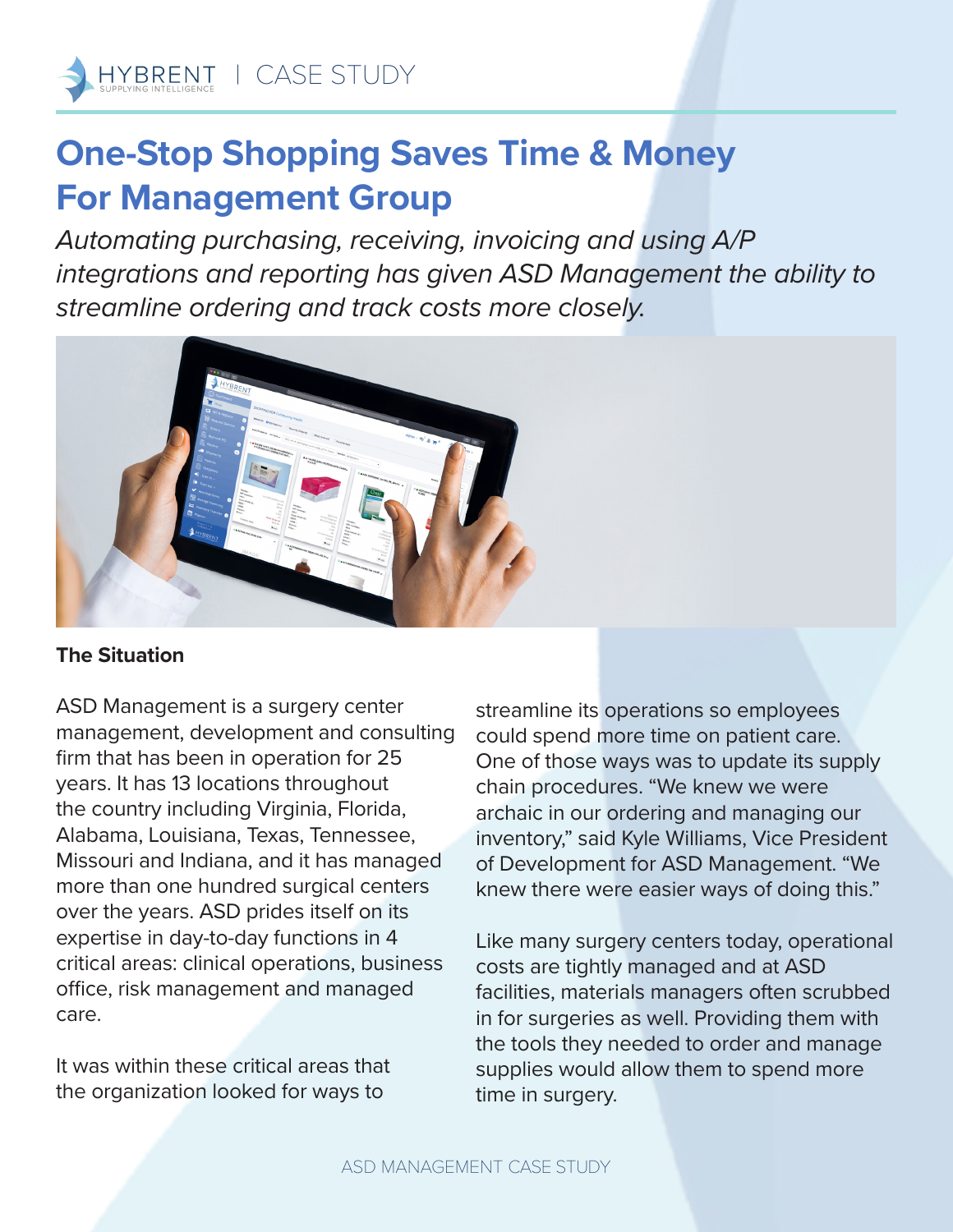

## **The Solution**

ASD chose Hybrent for its full solution and ability to achieve the goals the organization wanted to achieve. "Hybrent software was well-priced as a software and gave us the one-stop shopping we needed, which saved enormous amounts of time," Kyle said. "Plus it was easy for our staff to use."

But it wasn't just the ordering ASD needed – the software had to be integrated with the accounting system. Hybrent had the ability to make sure invoices were 3-way matched against the purchase orders and receipt confirmations to ensure integrity and any disputed invoices were flagged for reconciliation. The A/P integration was set

up to sync the approved invoices with the accounting software, Quickbooks, removing the need for manual entry. Additionally, ASD requested an extra feature Hybrent can add which allowed them to upload non-EDI orders.

Vice President of Operations Stacey Pack led the team at Strictly Pediatrics in Hybrent's initial setup with the organization.

"I was the first one willing to jump in and set it up!" she said. They provided as much complete information as possible upfront and as a result, their implementation was smooth.

**"Hybrent saves us time because there isn't a stack of papers to deal with and we don't have to track down people for approvals – everything is online," she said. "And because it's online, I can log in from anywhere at any time to check things and to provide remote help to others if needed.**